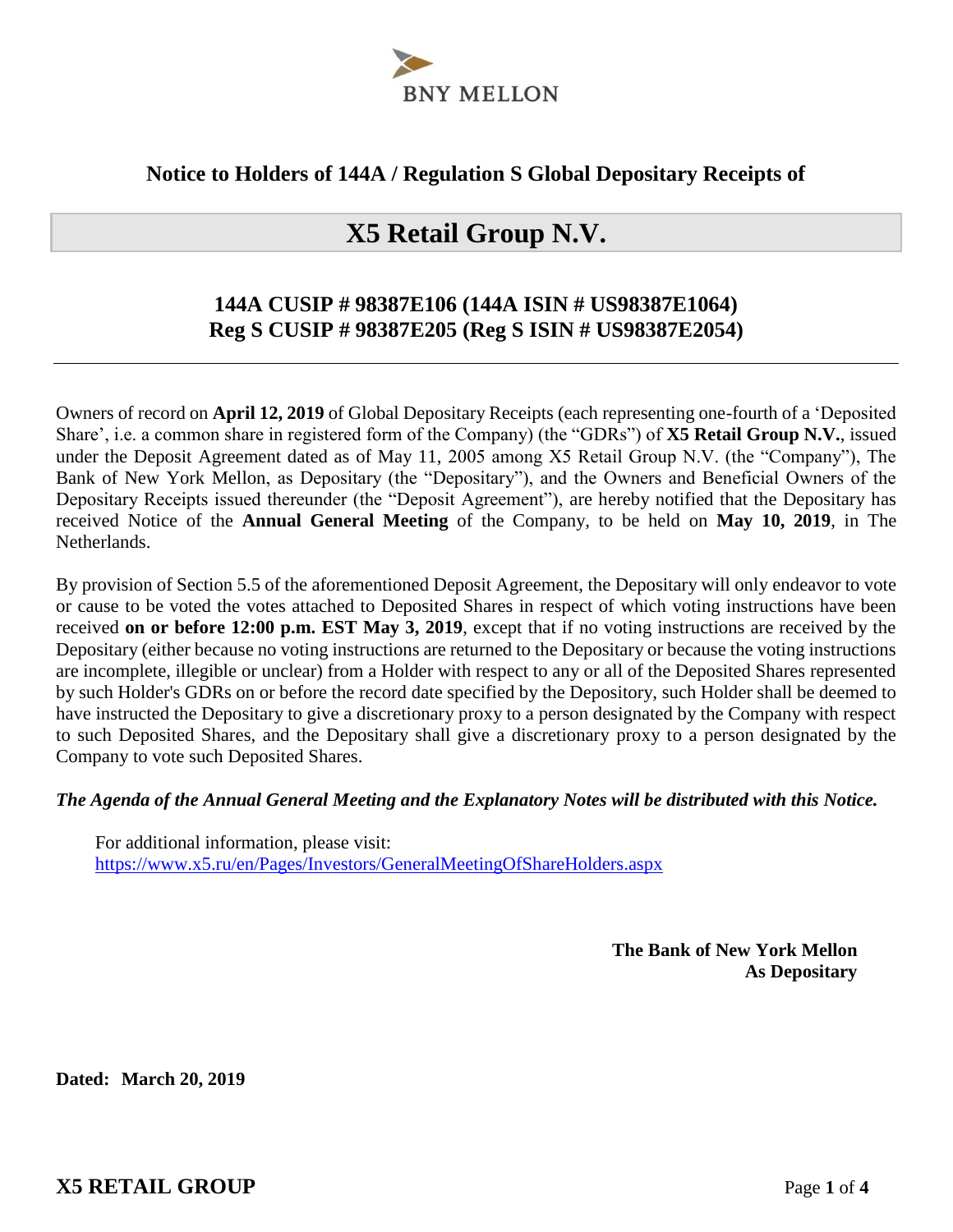### **ANNUAL GENERAL MEETING OF X5 RETAIL GROUP N.V.**

| The Bank of New York Mellon, ADR Proxy Group/ Mediant Communications<br>TO:<br>Email: voteadr@mediantonline.com<br>BNY Mellon Contact: Harrison Kurrus (212) 815-2179 |                                                                                                  |  |  |  |
|-----------------------------------------------------------------------------------------------------------------------------------------------------------------------|--------------------------------------------------------------------------------------------------|--|--|--|
| <b>RE: X5 RETAIL GROUP</b>                                                                                                                                            | Annual General Meeting to be held on May 10, 2019                                                |  |  |  |
|                                                                                                                                                                       | FROM: Name / Company Name                                                                        |  |  |  |
|                                                                                                                                                                       |                                                                                                  |  |  |  |
| DTC PARTICIPANT NUMBER:                                                                                                                                               | Mandatory for 144A only                                                                          |  |  |  |
|                                                                                                                                                                       |                                                                                                  |  |  |  |
|                                                                                                                                                                       | SIGNATURE: Authorized Signatory Name, Signature / Medallion for 144A only                        |  |  |  |
|                                                                                                                                                                       |                                                                                                  |  |  |  |
|                                                                                                                                                                       | <b>CONTACT INFO:</b> Telephone / Fax Number / E-mail Address                                     |  |  |  |
|                                                                                                                                                                       |                                                                                                  |  |  |  |
|                                                                                                                                                                       | TOTAL NUMBER 144 ADRs (CUSIP # 98387E106)<br>HELD AS OF APRIL 12, 2019:                          |  |  |  |
|                                                                                                                                                                       | <b>TOTAL NUMBER REG S GDRs (CUSIP # 98387E205)</b><br>HELD AS OF APRIL 12, 2019: $\qquad \qquad$ |  |  |  |
|                                                                                                                                                                       | <b>NUMBER 144 A ADRs BEING VOTED:</b>                                                            |  |  |  |
|                                                                                                                                                                       | <b>NUMBER REG S GDRs BEING VOTED:</b>                                                            |  |  |  |
|                                                                                                                                                                       |                                                                                                  |  |  |  |

## **X5 Retail Group N.V. Annual General Meeting May 10, 2019**

**The above-noted holder of 144 A / Reg S Global Depositary Receipts ("GDRs") of X5 RETAIL GROUP N.V. (the "Company") hereby requests and instructs The Bank of New York Mellon, as Depositary, to endeavor insofar as practicable, to vote or cause to be voted the number of Deposited Securities underlying the ADR/GDRs held as of close of business on April 12, 2019 at the Annual General Meeting of the Company to be held on May 10, 2019 in respect of the following resolutions:** 

> **THIS FORM MUST BE RECEIVED COMPLETED BY MAY 3, 2019 AT 12:00 PM EST TO BE VALID**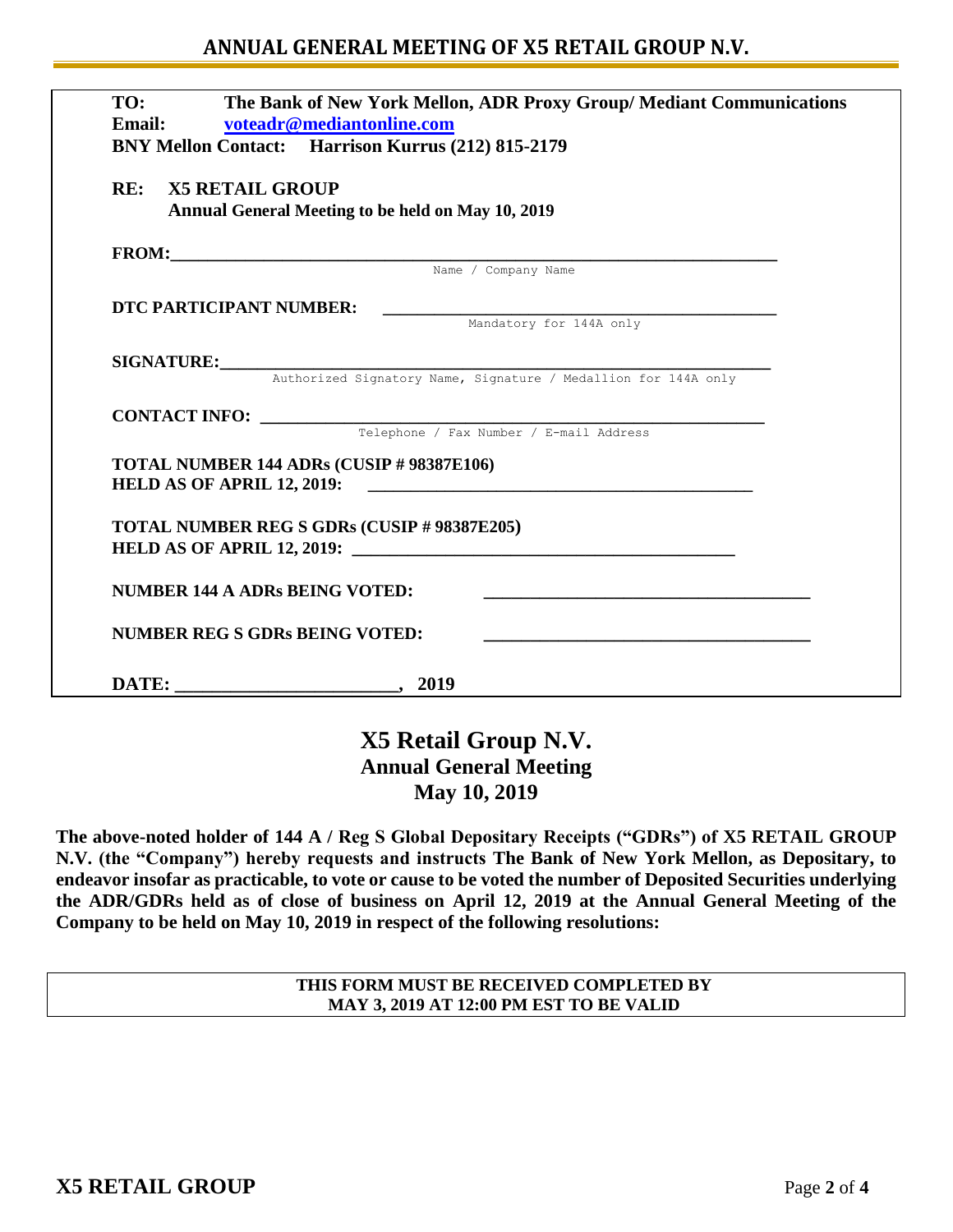# **ANNUAL GENERAL MEETING OF X5 RETAIL GROUP N.V.**

| 1.        | Opening.<br>Non-Votable Item.                                                    |  |  |  |  |  |
|-----------|----------------------------------------------------------------------------------|--|--|--|--|--|
| 2.        | Report of the Management Board for the financial year 2018.<br>Non-Votable Item. |  |  |  |  |  |
| 3.        | Financial Statements for the financial year 2018                                 |  |  |  |  |  |
| A.        | Explanation of the implementation of the Remuneration Policy                     |  |  |  |  |  |
| <b>B.</b> | Non-Votable Item.<br>Explanation of the Dividend Policy.                         |  |  |  |  |  |
| C.        | Non-Votable Item.<br>Proposal to adopt the 2018 Financial Statements             |  |  |  |  |  |
|           | $\Box$ FOR<br>$\Box$ AGAINST<br>$\Box$ ABSTAIN                                   |  |  |  |  |  |
| D.        | Proposal to determine the dividend over the financial year 2018                  |  |  |  |  |  |
|           | $\Box$ FOR<br>$\Box$ AGAINST<br>$\Box$ ABSTAIN                                   |  |  |  |  |  |
| 4.        | Discharge from liability of the members of the Management Board                  |  |  |  |  |  |
|           | $\Box$ FOR<br>$\Box$ AGAINST<br>$\Box$ ABSTAIN                                   |  |  |  |  |  |
| 5.        | Discharge from liability of the members of the Supervisory Board                 |  |  |  |  |  |
|           | $\Box$ FOR<br>$\Box$ AGAINST<br>$\Box$ ABSTAIN                                   |  |  |  |  |  |
| 6.        | Composition of the Management Board:                                             |  |  |  |  |  |
| A.        | Re-appointment of Igor Shekhterman as member of the Management Board             |  |  |  |  |  |
|           | $\Box$ FOR<br>$\Box$ AGAINST<br>$\Box$ ABSTAIN                                   |  |  |  |  |  |
| В.        | Re-appointment of Frank Lhoëst as member of the Management Board                 |  |  |  |  |  |
|           | $\Box$ AGAINST<br>$\Box$ FOR<br>$\Box$ ABSTAIN                                   |  |  |  |  |  |
| C.        | Appointment of Quinten Peer as member of the Management Board                    |  |  |  |  |  |
|           | $\Box$ FOR<br>$\Box$ AGAINST<br>$\Box$ ABSTAIN                                   |  |  |  |  |  |
|           |                                                                                  |  |  |  |  |  |
| 7.        | Composition of the Supervisory Board:                                            |  |  |  |  |  |
| А.        | Re-appointment of Stephan DuCharme as member of the Supervisory Board            |  |  |  |  |  |
|           | $\Box$ AGAINST<br>$\Box$ FOR<br>$\Box$ ABSTAIN                                   |  |  |  |  |  |
| В.        | Re-appointment of Petr Demchenkov as member of the Supervisory Board             |  |  |  |  |  |
|           | $\Box$ FOR<br>$\Box$ AGAINST<br>$\Box$ ABSTAIN                                   |  |  |  |  |  |
| C.        | Re-appointment of Geoff King as member of the Supervisory Board                  |  |  |  |  |  |
|           | $\Box$ FOR<br>$\Box$ AGAINST<br>$\Box$ ABSTAIN                                   |  |  |  |  |  |
|           | D. Re-appointment of Michael Kuchment as member of the Supervisory Board         |  |  |  |  |  |
|           | $\Box$ AGAINST<br>$\Box$ FOR<br>$\Box$ ABSTAIN                                   |  |  |  |  |  |
| Е.        | Appointment of Alexander Torbakhov as member of the Supervisory Board            |  |  |  |  |  |
|           | $\Box$ AGAINST<br>$\Box$ FOR<br>$\Box$ ABSTAIN                                   |  |  |  |  |  |
|           |                                                                                  |  |  |  |  |  |